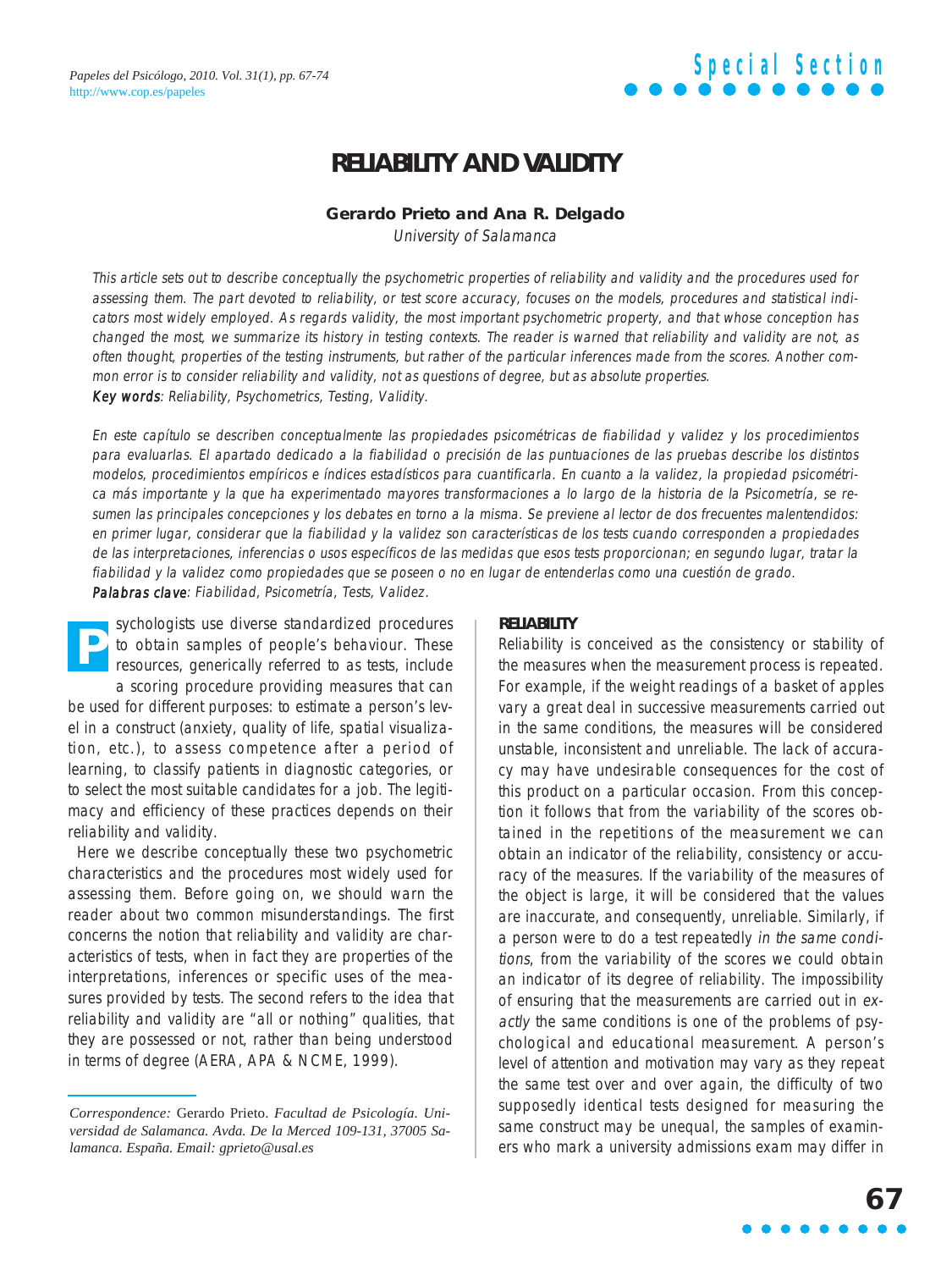their degree of strictness, and so on. Therefore, the efforts of assessors should focus on standardizing the measurement procedure to minimize the influence of those extraneous variables that can produce unwanted inconsistencies. Standardization of the procedure involves obtaining the measures on all occasions in very similar conditions: with the same test duration, the same instructions, the same practice examples, tasks with equivalent content and difficulty, similar qualification criteria for examiners, and so on.

The study of reliability starts out from the idea that the observed score in a test is a specific value of a random variable consisting of all the scores that could possibly have been obtained by a person in repetitions of the measurement process in similar conditions (Haertel, 2006). Obviously, it is not possible to repeat the measurement a very large number of times for the same participants. Therefore, the distribution of the scores is hypothetical, and its properties must be estimated indirectly. The mean of this distribution, which would reflect a person's level in the attribute of interest, is called true score in Classical Test Theory (CTT). CTT is an articulated set of psychometric procedures basically developed in the first half of the twentieth century, which has been used extensively for the construction, analysis and application of psychological and educational tests. Although CTT emerged in the context of the measurement of human aptitudes, its proposals extend to other areas. It is assumed that a person's true score does not change from occasion to occasion, so that the variability of the observed scores is due to the influence of a random, nonsystematic measurement error (produced by factors which are unknown and uncontrollable in that situation). The amount of error in each case would be the difference between an observed score and the true score. The standard deviation of the errors, called standard error of measurement (SEM), indicates the accuracy of a person's scores, that is, their variability around the true score. The SEM reflects the error we can expect in an observed score. For example, if the standard error of measurement of an object's weight were 2 grams, it could be ventured that the observed weight will differ from the true weight by more than 2 grams only one third of the time. Although CTT permits us to estimate the SEM for people situated in different ranges of the variable (called conditional standard errors of measurement), it is customary to employ a single value applicable in a general way to all the scores of the people in a population. Obviously, appraisal of the SEM depends on the nature of the objects being measured: two grams is a negligible error if we are weighing very heavy objects such as sacks of cereals, but it is a crucial one in the case of lighter objects such as diamonds. That is, the value of the SEM is in the same units as the objects measured, and has no standardized upper limit that facilitates its appraisal. Hence the proposal of a standardized index of consistency or accuracy called reliability coefficient, which ranges between 0 and 1. From CTT it is derived that this coefficient is the ratio between the variance of the true scores and the variance of the observed scores in a population. Consequently, it indicates the proportion of the variability of the observed scores that cannot be attributed to measurement error; for example, if the reliability coefficient is 0.80, it is considered that 20% of the observed variability is spurious.

To estimate reliability statistics (SEM and reliability coefficient) empirically, various data-gathering designs are used that reflect different repetitions of the measurement process. The most well-known are called test-retest (application of a test to a sample of persons on two occasions between which the attribute remains stable), parallel forms (application to a sample of persons on the same occasion or on different occasions of two versions of the test equivalent in content, difficulty, etc.), consistency between the parts of a test (division of the test in two equivalent subsets of items or estimation based on the covariances between test items) and consistency of the scores of different raters (evaluation of a sample of behaviour by independent raters). Estimation of the reliability coefficient from these designs is usually based on the correlation between the observed scores obtained in the different forms of replication. An extensive literature provides detailed information on these procedures and on the concepts and developments of CTT. Excellent accounts can be found in the present issue (Muñiz, 2010) and in Gulliksen (1950), Martínez-Arias, Hernández-Lloreda and Hernández-Lloreda (2006) and Muñiz (1998).

In addition to CTT, other approaches are employed to quantify the reliability of test scores: Generalizability Theory (GT) and Item Response Theory (IRT).

CTT permits the quantification of just two components of the variance of observed scores: true variance and error variance. GT, conceived as an extension of CTT, attempts to specify the contribution to observed variance of a greater number of facets: variability between people, the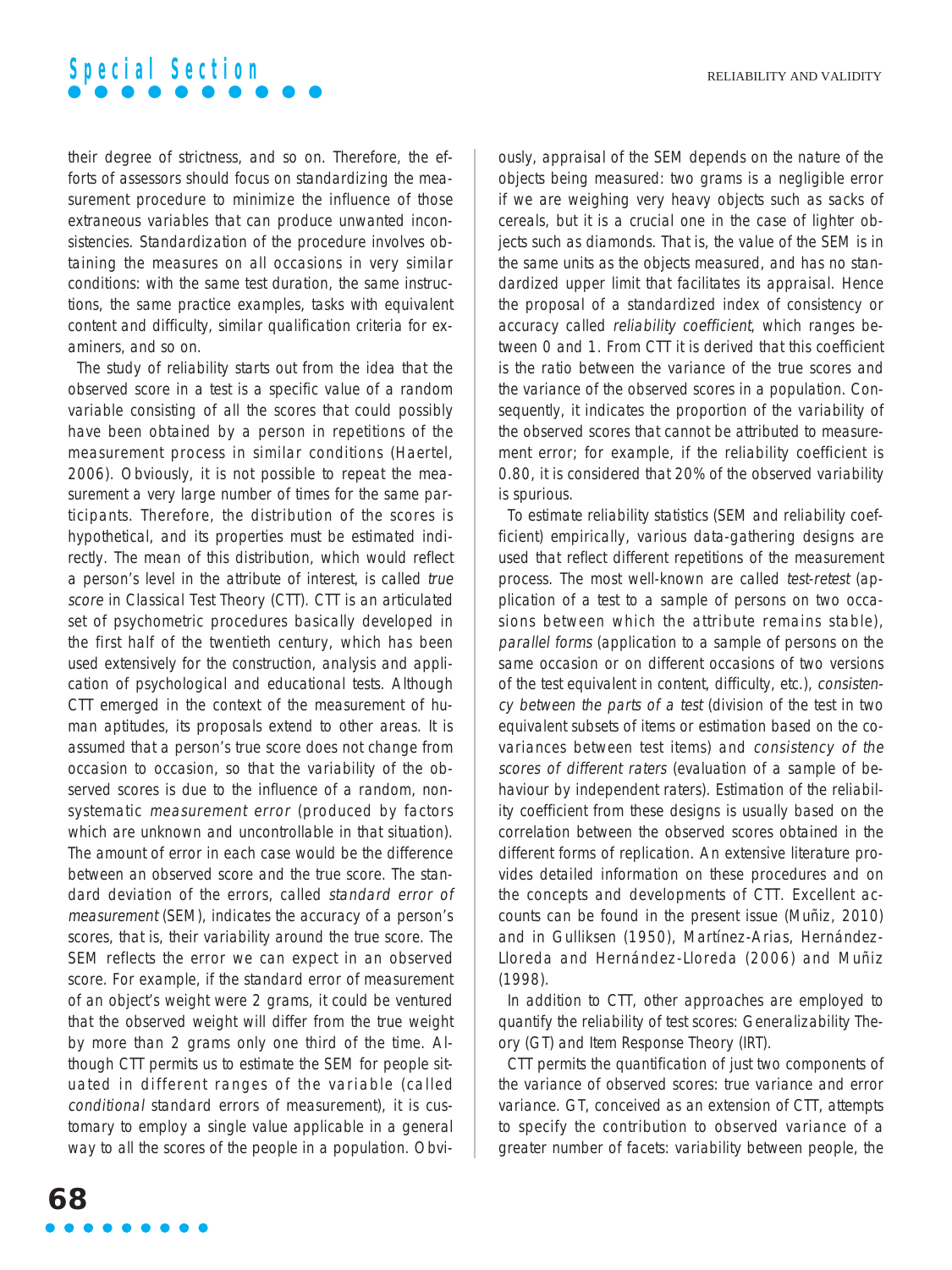### number of times measured, different forms of the instrument, different raters, and interactions between components. The estimation of these influences takes place by means of variance analysis. The components distinct from the differences between persons (forms of the test, raters, measurement occasions, etc.) are interpreted as sources of error of the measurements, serving as evidence of possible causes of the error and permitting improvement of the measurement procedures. This model is especially useful for evaluating the reliability of the ratings given by raters to the products obtained in open texts or exams (examinees are not constrained by a closed format, as they are in multiple-choice tests). These matters are dealt with more fully in Brennan (2001), and in the article by Martínez-Arias (2010) in this issue.

IRT is a set of measurement models for estimating statistically the parameters of persons and items on a latent continuum on the basis of observable responses. In all statistical estimation procedures, the amount of estimation error is quantified on the basis of standard error (an index of the variability of the estimators of the parameter). The greater the standard error, the less accurate the estimation will be, and the greater the uncertainty about the value of the parameter. Likewise, in IRT models uncertainty about the location of a person or item in the latent variable is quantified on the basis of the standard error of the estimate (SEE) of the person or item. This statistic is distinct from the standard error of measurement of persons in CTT. As already described, SEM is a global measure of error, a single value applicable in a general way to all the scores of those in a population, which tends to underestimate or overestimate the degree of error affecting the scores situated at different levels of the variable. In contrast, SEE varies throughout the variable. Therefore, it can be considered an individual measure of accuracy, since it indicates the magnitude of the error used for estimating the parameters of the persons or items situated in different positions of the latent continuum. The function that describes how the SEE values of persons at different levels of the variable change is especially useful for determining the ranges in which a test is more reliable and for determining the reliability of the cut-off points employed in the classification of persons in diagnostic or performance-related categories.

Given that the SEE permits us to quantify an interval to estimate a person's parameter, the greater the interval, the greater will be the uncertainty about their location. If we take the opposite perspective, i.e., looking at how

### much certainty there is about a person's location, then we quantify the so-called information function, which is analogous to the reciprocal of the conditional error variance of CTT. The information function of a test indicates the extent to which the test permits us to distinguish between persons at different levels of the attribute. For a more detailed account, see Ayala (2009).

**Special Section**

Before concluding this section we should refer to some practical considerations about the interpretation and use of reliability statistics, beginning by responding to one of the questions most frequently asked by test users: What degree of reliability should scores have for their use to be acceptable? Undoubtedly, the required magnitude depends on the consequences of the use of the scores. When the scores are to be used for making decisions with relevant consequences for the persons in question (e.g., acceptance or rejection in personnel selection), the reliability coefficient should be very high (at least 0.90). However, if it is a question of describing individual differences at the group level, it will be sufficient to attain more modest values (at least 0.70). Nevertheless, these conventions should be followed with caution: if the evaluation of the reliability has been carried out using procedures derived from CTT, the results will not necessarily be interchangeable, since the different data-collection designs mentioned previously (test-retest, parallel forms, internal consistency, etc.) detect different sources of error: instability of the measures, lack of equivalence of the tests, heterogeneity of the items, scarce agreement between raters, etc. Therefore, it is advisable to have reliability estimations based on different designs to achieve a better understanding of the error affecting the scores (Prieto & Muñiz, 2000). Moreover, the reliability statistics vary between populations and are affected by other conditions, such as length of the text and variability of the samples of persons. Consequently, what must be avoided is the error of considering that the estimation of the reliability based on a single study reflects the true and only reliability of the test. Test developers and users should provide detailed information on the quantification methods, the sample characteristics and the conditions in which the data were obtained (AERA, APA & NCME, 1999). As pointed out previously, the standard error of measurement is expressed in the same units as the test scores. Therefore, it is difficult to make comparisons between the reliability of the scores of different tests based on this statistic. In contrast, the magnitude of the reliability coefficient always ranges between standardized limits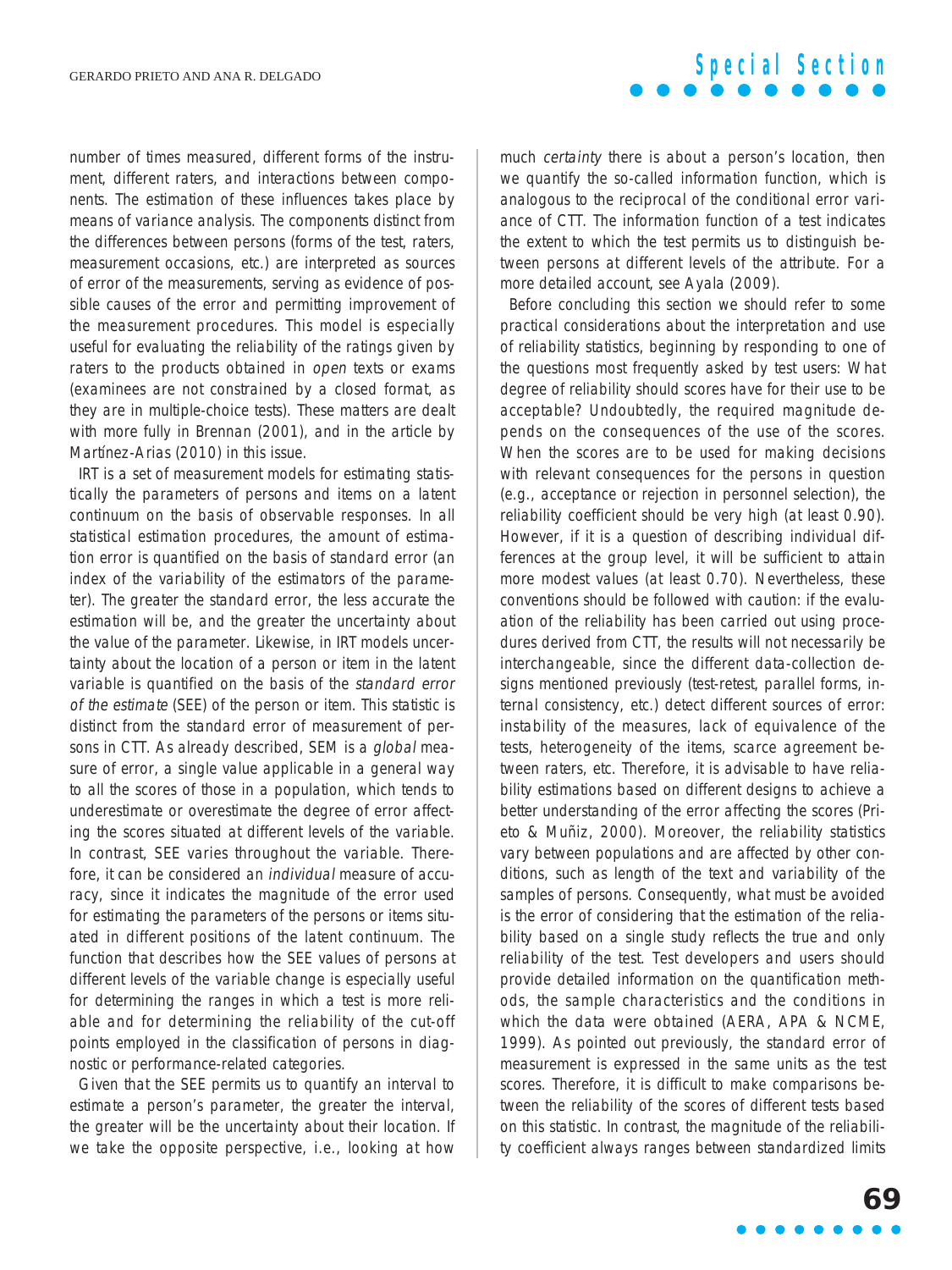(0 and 1), so that it is very useful for choosing the most reliable test among those potentially usable for a specific application. However, the standard error of measurement contributes more information for describing the accuracy of scores.

Sometimes, test scores are used not simply to estimate a person's position in the population of interest (referred to as relative interpretation), but to assign them to a diagnostic or performance-related category (pathological/normal, suitable/not suitable, accepted/excluded, etc.). To make this absolute type of interpretation it is customary to use cut-off points that guide the classification. Given that the reliability of the scores is not usually the same at all levels of the variable, it is important to know the degree of error around the cut-off point, since if it is high there will be a large number of false positives and negatives in the classification. In this case it is advisable to use the estimation error function or information function derived from IRT models.

We conclude this section by analyzing the relationship between score reliability and score validity, the property described in the next section. It is currently considered that validity, defined as the degree to which the interpretations and uses made of the scores are scientifically justified, is the most important psychometric property. Obviously, the utility of scores with scarce reliability for such purposes would be seriously compromised. Hence the consideration of reliability as a necessary condition of validity. However, it will not be a sufficient condition if the true scores, even though estimated in highly precise fashion, are not appropriate for achieving the objective of the measurement (representing a construct, predicting a criterion of interest, etc.). It is useful to bear in mind that reliability is a matter related to the quality of the data, whilst validity refers to the quality of the inference (Zumbo, 2007).

#### **VALIDITY**

The concept of validity has undergone substantial transformations over the past century, brought about by the great diversity of purposes for which tests have been used. According to Kane (2006), between 1920 and 1950 the principal use of tests consisted in predicting some variable of interest called criterion (for example, job or academic performance). Today, this approach continues to be of great importance when tests are used for selecting the most suitable candidates for a job, in admissions programmes, in the assignment of patients to

**70**

treatments, etc. In such cases, assessment of a test's utility is usually quantified by means of the correlation between its scores and those of some criterion measure (validity coefficient). However, the success of this type of justification depends on the quality of the criterion measure, and especially of its representativeness (for example, are the indicators for measuring the criterion sufficient and representative of the job in question?). Hence the change of emphasis to a justification of the score in the criterion as coming from a sample of indicators that adequately represents the domain or content to be measured (the sum total of all possible indicators). This initial phase of development of the concept concluded, then, with the proposal of two excellent ways of establishing the validity of tests: criterion validation (correlation between the test scores and the scores in the criterion) and content validation (justification of the items for measuring the criterion as a representative sample of the content to be assessed).

Content validation extended from analysis of the criterion to that of the validity of the predictive tests: a test cannot be considered valid if the items making it up do not adequately sample the content to be assessed. Content validation is an especially fertile approach when the facets of the domain to be measured can be clearly identified and defined. This is the case of tests aimed at evaluating academic performance that can be specified according to the objectives of the instruction (concepts to be mastered and abilities to be possessed by a student). The methodology of validation rests fundamentally on experts' assessment of the pertinence and sufficiency of the items, as well as of the adequacy of other characteristics of the test, such as the instructions or the time it takes to complete. However, the precise specification of the content of the manifestations of constructs such as extraversion, working memory or achievement motivation is a more difficult task. Therefore, both content validation and criterion validation are considered insufficient for justifying the use of tests for evaluating cognitive aptitudes or personality attributes. Such dissatisfaction was behind an influential article by Cronbach and Meehl (1955), in which they proposed validation of the construct as the principal form of validation. As Cronbach (1971) pointed out, in a test for measuring a personality trait there is not simply one relevant criterion to predict, nor one aspect of content to sample. What there is, actually, is a theory about the trait and its relationships with other constructs and variables. If it is hypothesized that the test score is a valid reflection of the attribute, the assumption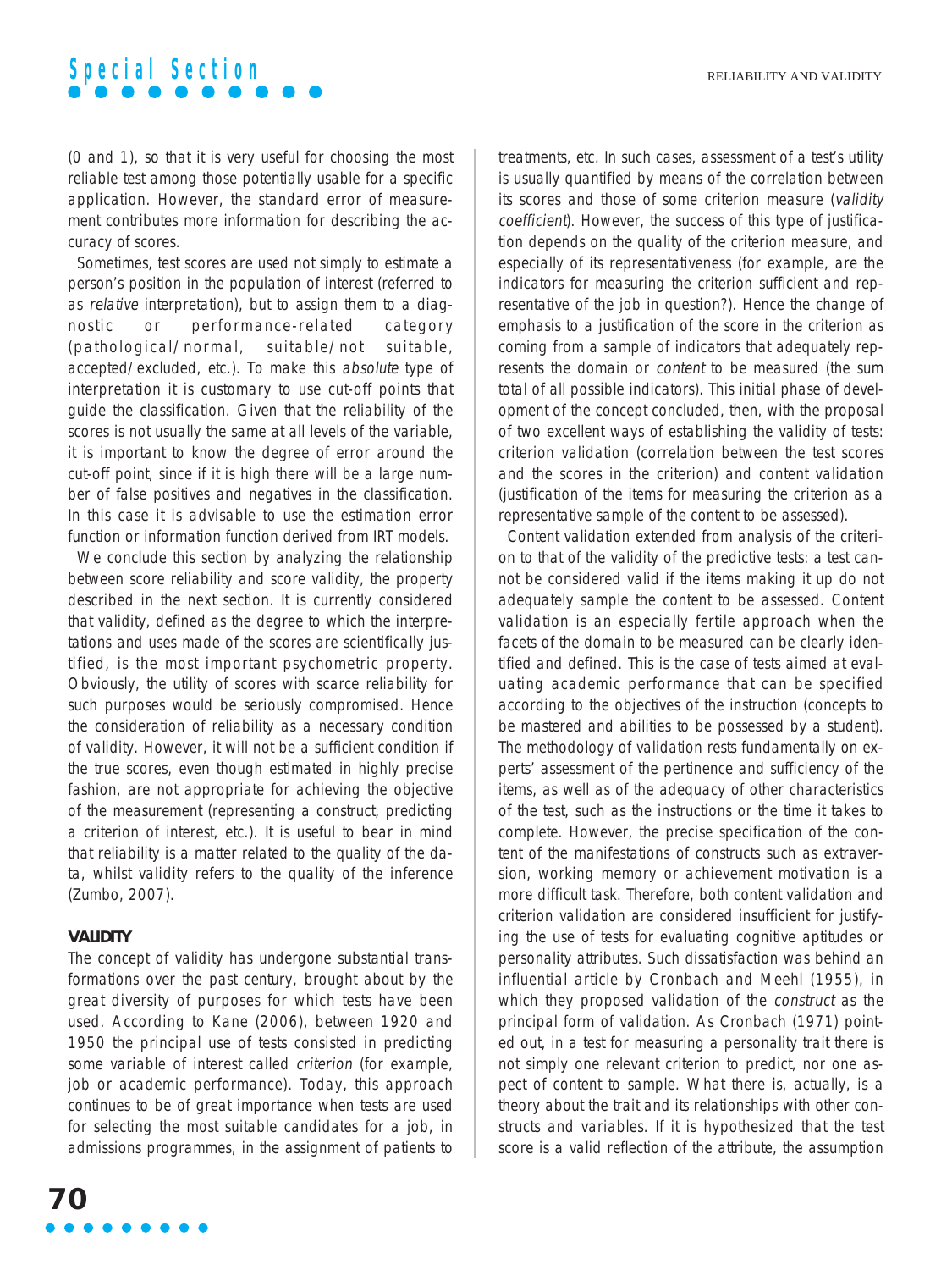can be tested by analyzing its relationships with other variables. Consequently, construct validation can be conceived as a particular case of the testing of scientific theories by means of the hypothetico-deductive method. Although the user, in general, is not aware of it, measurement techniques imply theories (which are assumed to be sufficiently corroborated at the time of using them to test scientific or practical hypotheses), so that they themselves should be backed up by theories whose degree of sophistication will depend on the situation at that time of the research programme from which they emerged (Delgado & Prieto, 1997). Given that a theory postulates a network of relations between constructs and observable attributes, we cannot assume that they are valid if the theory is formally incorrect, the predictions derived from the theory are not met in the empirical data, or other, auxiliary assumptions have been violated. Thus, since the end of the 1990s a conception of construct validity has been imposed whereby it constitutes an integral framework for obtaining proof of validity, including that proceeding from criterion and content validation (Messick, 1989). The validation framework is defined on the basis of theories which specify the meaning of the construct to be evaluated, its relations with other constructs, its manifestations and its potential applications and interpretations. In addition to the tests necessary for ensuring an adequate representation of the construct, Messick included in the validation framework the justification of the consequences of the use of tests (individual and social implications). As we shall discuss later, the inclusion of so-called validation of the consequences is still the object of debate. This brief summary of the history of the validity concept, in which we have mentioned some important milestones, permits the understanding of the current concepts of validity and validation, whose principal characteristics we shall now describe.

Currently, validity is considered to refer to the extent to which empirical evidence and theory support the interpretation of test scores related to a specific use (AERA, APA & NCME, 1999). Validation is a process of accumulation of proof to support the interpretation and use of the scores. Hence, the object of validation is not the test, but rather the interpretation of its scores in relation to a specific objective or use. The validation process is conceived as an argument that starts out from an explicit definition of the interpretations proposed, from their theoretical foundations, from the predictions derived and from the data that scientifically support their pertinence.

Since the predictions are usually multiple, a single proof cannot support a favourable judgement about the validity of the interpretations proposed. Multiple and convergent proofs are necessary, obtained in different studies. Therefore, validation is considered to be a dynamic and open process. Obviously, the related uses and interpretations can be quite varied. Thus, the sources of validation are multiple and their importance varies according to the objectives. The Standards for educational and psychological testing (AERA, APA & NCME, 1999) refer to the most important: test content, response processes, internal structure of the test, relations with other variables, and consequences of the use for which they are proposed. Before summarizing these methodological approaches, we should point out that they reflect different facets of validity, which brings them together as a single integrating concept. Therefore, it is not rigorous to use terms – predictive validity, content validity, factorial validity, and so on – that would lead to the notion of different types of validity.

#### Validation of test content

Tests are made up of a set of items designed to obtain a score representing a person's level in a construct (extraversion, maths ability, etc.). It would be difficult to guarantee the quality of the measures if the items did not sufficiently represent the different facets of the manifestations of the construct. In such a case the construct would be under-represented, so that the scores did not attain the required degree of validity. Likewise, there is evidence that responses to the items are influenced by variables extraneous to the construct of interest, and this constitutes one of the principal threats to validity, producing so-called variance irrelevant to the construct. Also among the objects of content validity are instructions, practice examples, test material, application time, and so on. The consultation of experts is the most usual way of appreciating the quality of the content, especially in educational contexts, though there is ever-increasing use of qualitative methods based on direct observation, interviews or file analysis. Standardized consultation procedures make it easier to obtain quantitative data indicating the percentage of quality items, the percentage of facets of the domain sufficiently evaluated, the percentage of judges rating the quality of the materials positively, inter-expert agreement, and so on. An exhaustive account of content validation can be found in Sireci (1998).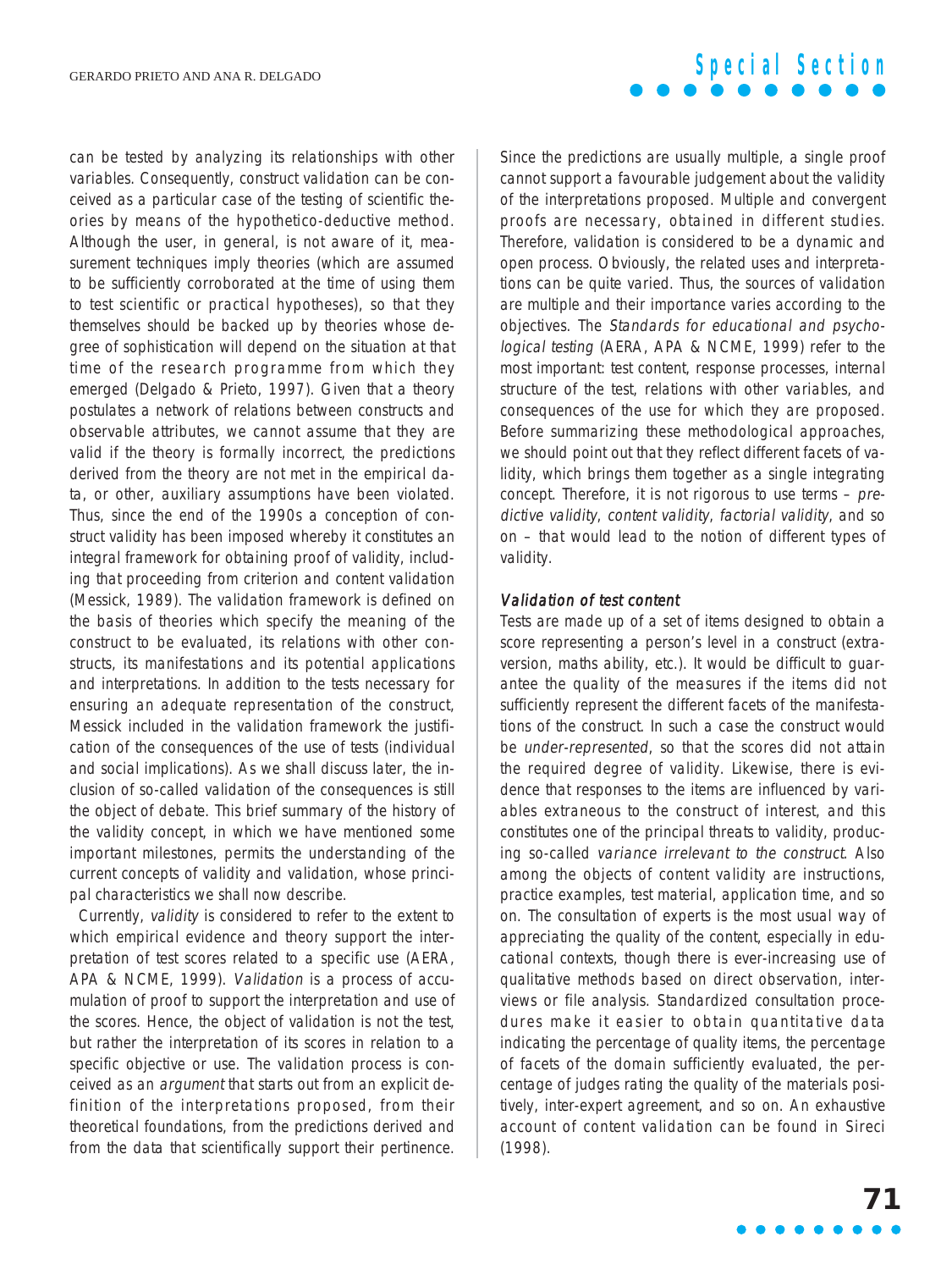### Analysis of response processes

Due to the influence of cognitive science, the validation of tests of intelligence, aptitude and performance must include analysis of the processes, the problem-solving strategies and the mental representations participants use for resolving the items. Evidence of validity will be obtained when the processes used fit with those postulated in the theories related to the construct measured. Study methodology is highly diverse: interviews with examinees in which they describe how they resolve the tasks, analysis of eye movements or response times, etc. When the theories about the construct have surpassed the merely exploratory stages, tests can be constructed on the basis of a cognitive design which specifies certain subsets of items to elicit certain latent processes. Responses to the items permit the estimation, through complex IRT models, of the person's parameters in the different cognitive components of the task and the identification of types of people who use different processing strategies. It is on this approach that the most advanced trends in cognitive diagnosis are based (Yang & Embretson, 2007).

### Analysis of the internal structure of the test

Some tests provide a measure of a single construct, while others assess several constructs, including a subscale for each of them. Analysis of the internal structure is aimed at verifying empirically whether the items fit the dimensionality envisaged by the test developer. When attempting to adapt a test constructed initially for assessing persons in a specific population to a different population (from another culture, for example), it is obligatory to analyze whether the internal structure of the test remains invariant. If this is not the case, the meaning of the scores will differ between the two populations. The analysis of the internal structure of the test is generally carried out with the help of factor analysis models, which are described in detail in the article by Ferrando and Anguiano (2010) in this special issue.

Among the methods for evaluating the unidimensionality of the test, one of the most important is the analysis of differential item functioning (DIF). It can be stated that a test has similar validity in groups of different sex, culture, native language, etc. if its items do not present DIF, as dealt with in the article by Gómez-Benito, Hidalgo and Guilera (2010).

### Association of the scores with other variables

The relationships between the test scores and other vari-

ables external to the test constitute an important source of validation. When scores are employed for selecting the most suitable candidates for a job, in admissions programmes, in the assignment of patients to treatments, etc., the justification is based on their utility for predicting an external criterion. The criterion is a measure of the variable of interest: job performance, presence or absence of a neuropsychological disorder, academic qualifications, etc. The utility of the test tends to be quantified by means of the correlation between its scores and those of some measure of the criterion (validity coefficient), or through other procedures: difference in scores between groups with different levels in the criterion, degree of agreement in the classifications into diagnostic categories made by means of the test and by experts, etc. The selection of a reliable and valid criterion (sufficient, objective and representative of the behaviour of interest) is the critical point that determines the goodness of the validation process. Depending on the point in time at which the criterion is evaluated, we can distinguish different types of data collection: retrospective (the criterion has been obtained before application of the test, e.g., based on a previous clinical diagnosis), concurrent (test and criterion scores are obtained in the same session) and predictive (the criterion is measured at a later point). The results may differ among these procedures: the preference will be for that which is most suited to the intended use (e.g., the predictive approach is the most appropriate for prognosis about future job performance). It is crucially important to analyze whether the predictive or diagnostic utility remains invariant across different groups of people. The question of the variability of the results for different groups, different studies, different criterion measures, etc. affects the generalization of the test's validity. Metaanalysis (see the article by Sánchez-Meca & Botella, 2010) allows the investigation of how correlations between the test and the criterion vary as a function of different facets of the studies.

When test scores are used for estimating people's levels in a construct, their correlations with those of other tests measuring the same or other constructs are of special relevance. The association between tests measuring the same construct is expected to be greater (convergent validation) than that between tests which measure different constructs (discriminant validation). To obtain empirical evidence, researchers make use of techniques such as factor analysis or the multitrait-multimethod matrix (Campbell & Fiske, 1959), which summarizes the corre-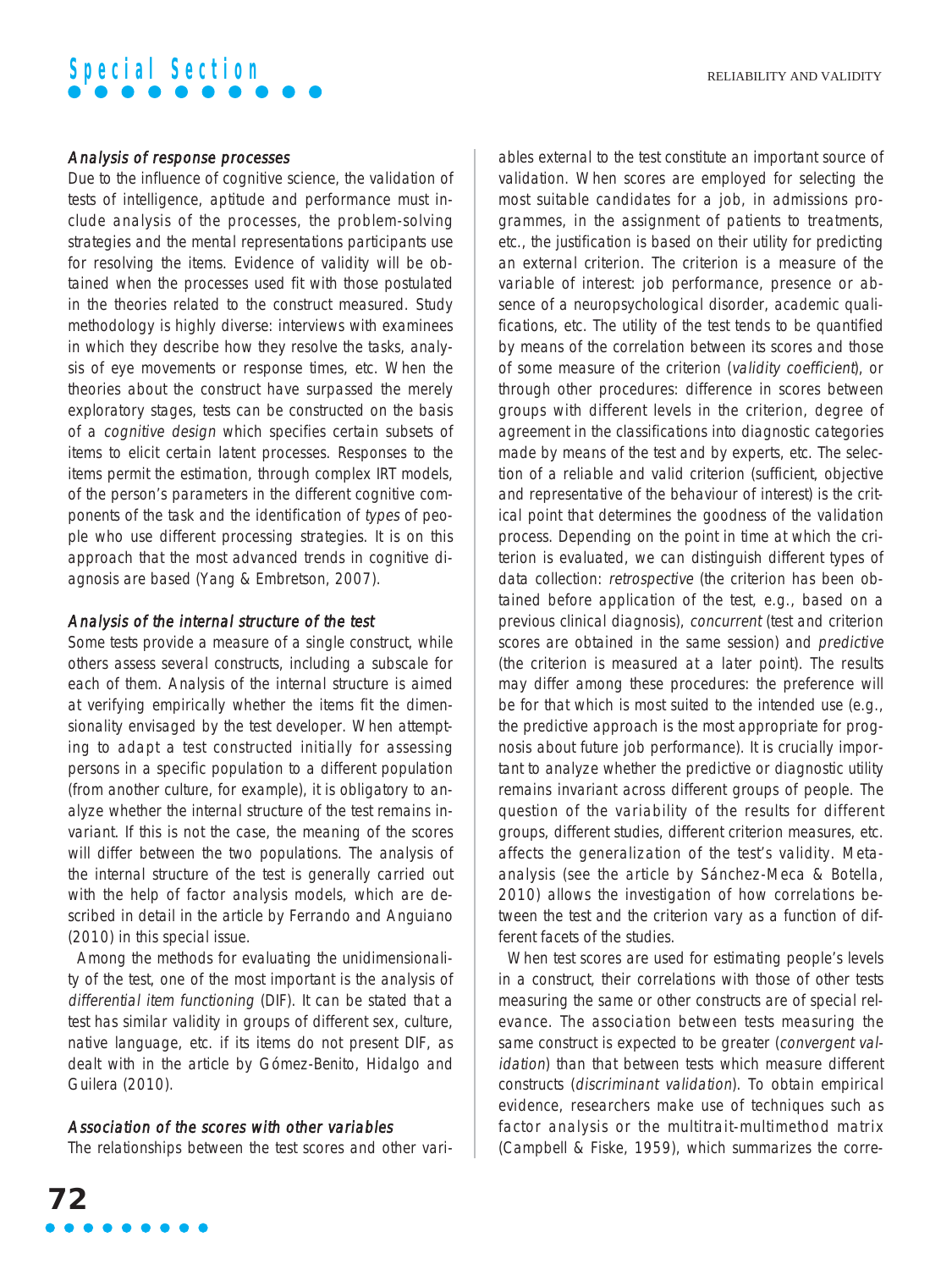lations of a test with markers (tests of confirmed validity) that measure several constructs by means of different methods.

#### Validation of the consequences of test use

The latest version of Standards for educational and psychological testing (AERA, APA & NCME, 1999) considers the forecast of the possible consequences of test use as part of the validation process. From this perspective, the analysis and justification of the consequences are crucial elements when tests are to be employed for making critical decisions for people and institutions: selection, hiring, graduation, professional promotion, programme evaluation, and so on. The psychometric literature refers to such uses as high-risk. These practices are familiar ones within the Spanish context: selection of candidates for the job of pilot, army recruitment, security guard selection, public exams for entry to various institutions and companies, university exams, university entrance exams, evaluation of university staff, assessment of degree of dependence, authorization of arms licences and driving licences, and so on. In such cases, consideration of the pertinence of test use is not confined to whether or not the scores adequately represent the constructs or to the theoretical justification of the nomological network linking the constructs with the criteria of interest. High-risk applications have collateral effects of a personal and social nature. We can cite as an example of the former the effect on score validity of the training and learning of tests in which many of those entering selection programmes become involved. How sensitive are tests to this type of manipulation? There are other effects of an institutional nature, such as the peculiarity of the use of tests in a social context. Just consider the social fraud related to the use of the psychotechnical tests employed in our country for authorization of arms or driving licences. If we think of the consequences, could we say that they fulfil their function? Clearly, if validity refers to the extent to which the theory and the empirical evidence support the interpretation of test scores in relation to a specific use, the consequences can never be irrelevant to the validation process.

Although there appears to be some consensus on this matter, there are also discordant voices. For example, Borsboom and Mellenberg (2007) consider that the concept of validity should be more restricted in scope than it would be in the broad definitions proposed by Messick (1989) and the current version of Standards. In their

view, validation should be confined to confirming whether there is a causal relationship between the construct and the test scores; interpretations of scores in applied contexts (personnel selection, accreditation, etc.) and the social impact of test use would strictly speaking lie outside the ambit of validity. While this simplified position may appear problem-free, defining construct validity as the validity of the causal inference implies identifying it with the internal validity of the evidence in favour of the construct (for an updated version of the different types of validity in experimental designs, see Shadish, Cook, & Campbell, 2002). Such identification could possibly be justified in well-advanced basic research programmes, but in practice it would render impossible the majority of psychological applications, not to mention the well-known problems of the concept of causation. Hence, pragmatism leads us to prefer a more flexible position, one which considers that validation procedures should serve to support the inference of the best possible explanation, including the evidence provided by the various qualitative and quantitative methods available to psychometricians at a given moment (Zumbo, 2007). If validation is considered to be a process open in time, validity is necessarily a question of degree, as suggested in Standards, and indeed, this conception of it is common to the different concepts of validity used by epistemologists.

The debate on the inclusion of the consequences in the concept of validity is not a technical question with which only the high-flying theorists of psychometrics are concerned. Advocating their inclusion brings with it responsibilities: can and should the developers of tests speculate on the desirable and undesirable consequences of their use? Which methodological repertoire should be used for it? Which authority should be responsible for the analysis and justification of the consequences? These and related questions will continue to feed the debate and generate proposals. An excellent review on the validation of consequences can be found in Padilla, Gómez, Hidalgo and Muñiz (2007).

Before concluding, we should refer to a terminological issue. In the tradition of test use in English-speaking contexts, validation has a legal meaning: "to declare legally valid". In contrast, in the Spanish language the term validación has two meanings: "the action and effect of validating", which it shares with the English word, and "the firmness, strength, safety or subsistence of an act". Although we tend to refer to the first meaning, the more